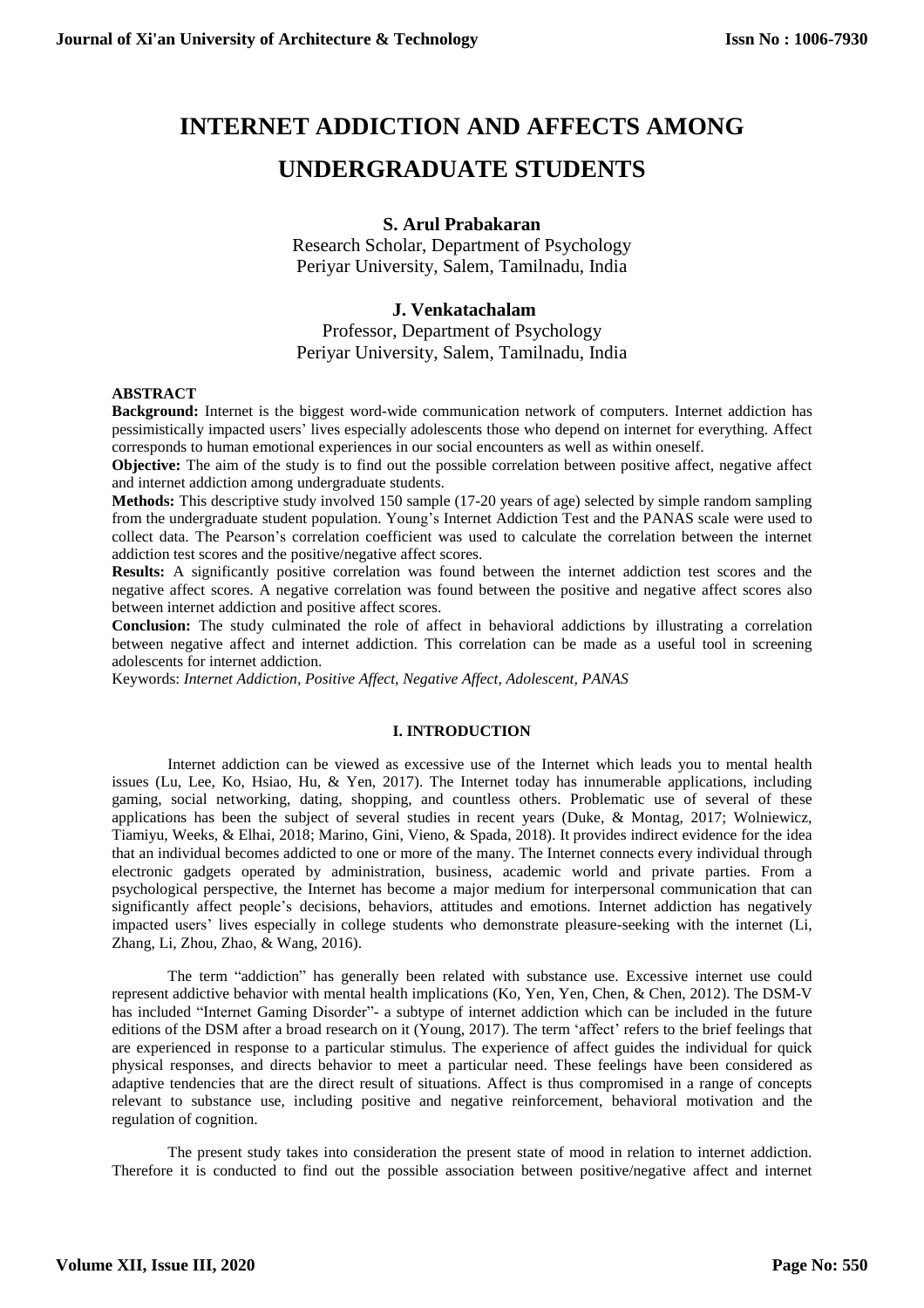addiction in a sample population of undergraduate students. This could shed some light on the etiological basis of internet addiction, which represents a behavioral addiction.

#### *1.1 Statement of the Problem*

Internet addiction can be found at any age and in any social condition, but most of the researchers' major attention has been focused on adolescent because adolescent seem to be a critical period of addiction vulnerability (Pallanti, Bernardi, & Quercioli, 2006; Lai, & Cheah, 2020; Wartberg, & Lindenberg, 2020). The research of Rooij and Eijnden (2007) had reported that, using internet has become one of the most popular leisure-time activities among adolescent in western societies. Now it also prevails in India. Adolescents in Netherlands use the internet for leisure activities and they regard internet usage as an important leisure-time activity than watching TV (Eijnden, Spijkerman, Vermulst, Rooij, & Engels, 2010). India is no exception to this global trend of excessive internet use. Few studies have explored problematic internet use in Indian context (Bhat et al., 2016; Davey, Davey, & Singh, 2016; Shrivastava, Sharma, & Marimuthu, 2018; Mathew, & Raman, 2020). It is therefore worthwhile investigating the factors that predispose to problematic internet use among college students in the Indian context. Thus the researcher tries to explore the correlation between the Internet Addiction scores and the positive/negative affect scores among undergraduate students.

#### *1.2 Research Questions*

- 1. Can internet addiction be measured?
- 2. Is there any relation between internet addiction and affect?
- 3. Is there any significant correlation between positive and negative affect?
- 4. Is there any correlation between internet addiction, positive affect and negative affect?

#### *1.3 Hypotheses*

- 1. H<sup>a</sup> : Internet addiction and negative affect are significantly associated among undergraduate students.
- 2. H<sup>a</sup> : Positive affect and negative affect are significantly associated among undergraduate students.
- 3. H<sup>a</sup> : Undergraduate students differ significantly in internet addiction on the basis of social media usage.
- 4. H<sup>a</sup> : Undergraduate students differ significantly in negative affect on the basis of social media usage.

#### **II. METHODOLOGY**

#### *2.1 Aim*

The aim of this study is to understand whether internet addiction affects the moods of the undergraduate students. This study is conducted to find out the possible correlation between positive/negative affect and internet addiction.

#### *2.2 Definition*

**Internet Addiction:** any online-related, compulsive behavior which interferes with normal living and causes severe stress on family, friends, loved ones, and one's work environment. In other words it is called Internet dependency and Internet compulsivity.

**Positive Affect:** the extent to which an individual subjectively experiences positive moods such as joy, interest, and alertness.

**Negative Affect:** personality variable that involves the experience of negative emotions such as anger, contempt, disgust, guilt, fear, and nervousness.

#### *2.3 Materials and Methods*

This study was carried out on undergraduate students from Vellore. Both male and female undergraduate students were administered in the age group of 16-19 years. A total of 150 students were selected by random sampling method. Subjects were briefed in detail about the nature and purpose of the study.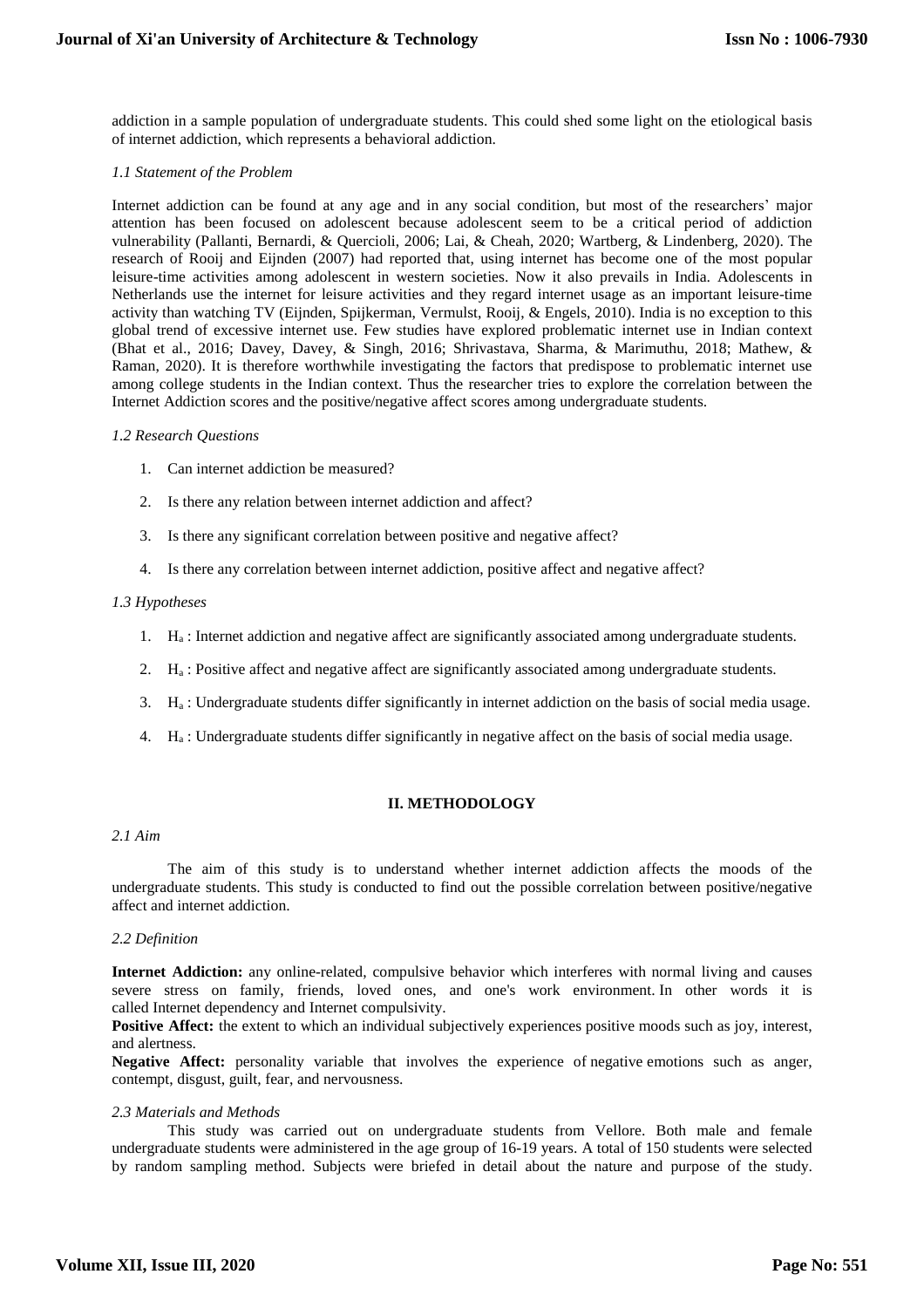Confidentiality was assured and informed consent was taken. Two questionnaires were administered to the subjects as described below.

- 1. **Young's Internet Addiction Test (IAT)** is a 20-item scale with a scoring of 0-5 for each question and a total maximum score of 100. Based on the scoring, subjects were classified into normal users  $(<20$ ), mild (20-49), moderate (50-79) and severe (>79). The internal reliability of scale is 0.93. Cronbach's alpha coefficient is found to be 0.90.
- 2. **Positive and Negative Affect Schedule (PANAS)** is a 20-item questionnaire designed to measure participants' positive and negative moods. This scale consists of 20 words that describe different feelings and emotions. Some assess positive affect and others assess negative affect. Each of this is graded from 1 to 5. A total score is thus calculated individually for positive and negative affect. For positive affect and negative affect, the maximum total score is 50. A higher score represents a higher level of positive/negative affect.

#### *2.4 Research design and sampling*

The descriptive design, field survey method, is used for the study because the various aspects related to internet addiction and affect are described based on the data. Sample of the study is undergraduate students of boys and girls aged from 16 to 19. Sample size is 150 (75 males and 75 females) belonging to various demographic backgrounds. SPSS Ver.23 is used. Mean and standard deviation is calculated for the variables. Correlation between the variables is assessed by means of the Pearson's correlation coefficient.

#### **III. RESULTS AND DISCUSSION**

Descriptive analysis is used to understand the demographic background of the samples. Further analysis is done in terms of relationship between variables.

| <b>Demographic characteristics</b> |                   | Frequency | Percentage |
|------------------------------------|-------------------|-----------|------------|
| Gender                             | Male              | 75        | 50         |
|                                    | Female            | 75        | 50         |
|                                    | 17                | 40        | 26.7       |
| Age                                | 18                | 38        | 25.3       |
|                                    | 19                | 40        | 26.7       |
|                                    | 20                | 32        | 21.3       |
| Year                               | <b>First Year</b> | 50        | 33.3       |
|                                    | Second Year       | 53        | 35.3       |
|                                    | Third Year        | 47        | 31.3       |
| Course of Study                    | Arts              | 77        | 51.3       |
|                                    | Science           | 73        | 48.7       |
| Area of Living                     | Rural             | 83        | 55.3       |
|                                    | Urban             | 67        | 44.7       |
| Social Media Usage                 | Yes               | 123       | 82         |
|                                    | N <sub>0</sub>    | 27        | 18         |

#### **Table-1 Background information of the participants**

The background of the participants are presented here. Participants belong to various demographic category. All the students are internet users.

| Table-2 Relationship between internet addiction and positive and negative affect |  |
|----------------------------------------------------------------------------------|--|
|----------------------------------------------------------------------------------|--|

|                           | <b>Negative Affect</b>   Positive Affect |        |  |
|---------------------------|------------------------------------------|--------|--|
| <b>Internet Addiction</b> | $197*$                                   | - 096* |  |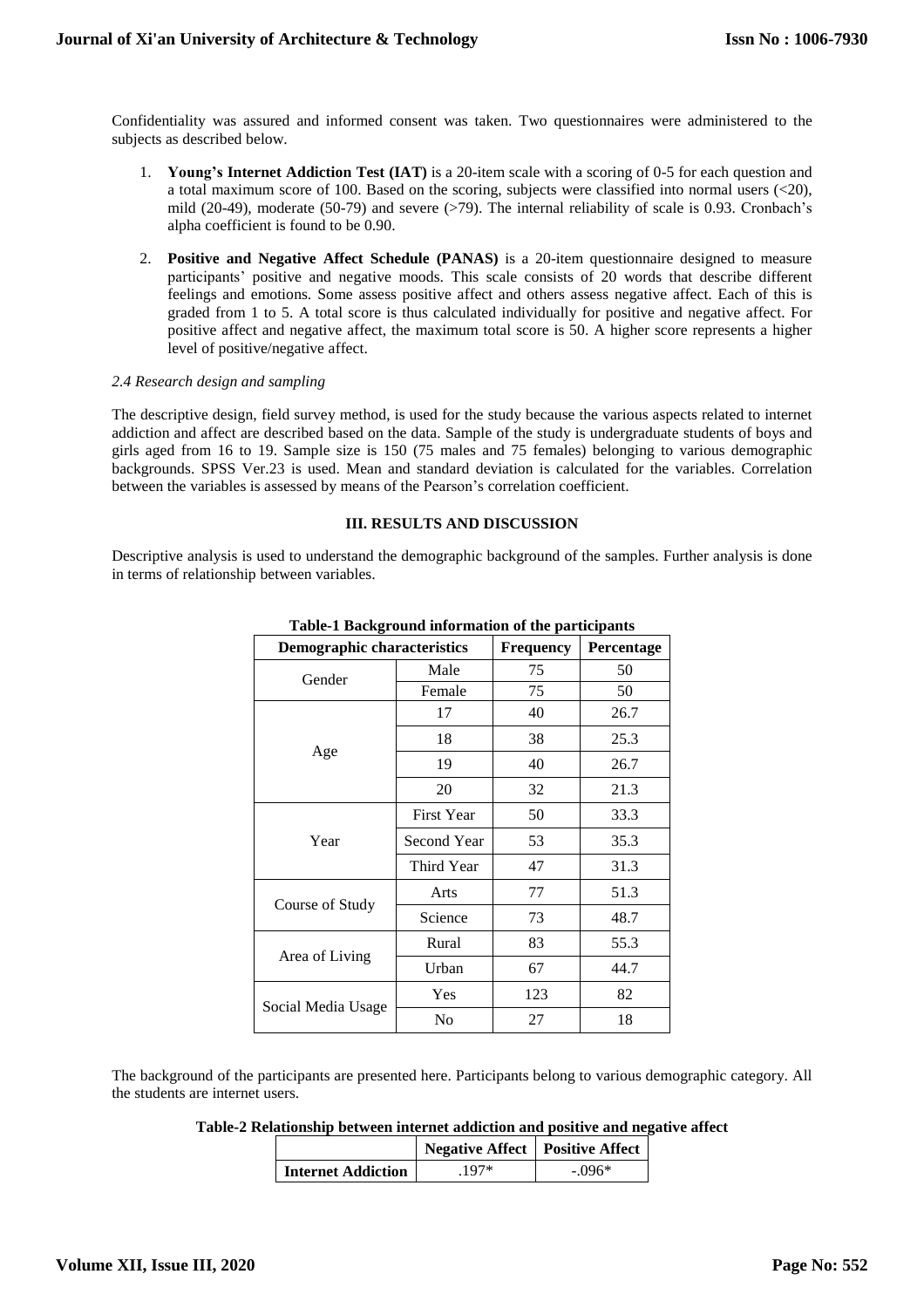\*. Correlation is significant at the 0.05 level.

#### *H<sup>a</sup> : Internet addiction and negative affect are significantly associated among undergraduate students.*

From Table 1, it is found that the above hypothesis is confirmed. It is positively correlated which means when the addiction level is high, the negative affect will also increase (anger, contempt, disgust, guilt, fear, and nervousness). The negative correlation between internet addiction and positive affect should also be noted which indicates that the excessive internet usage has a negative effect over the positive affect of the adolescents.

| <b>Variables</b>       | <b>Negative Affect</b>   Positive Affect |         |  |
|------------------------|------------------------------------------|---------|--|
| <b>Negative Affect</b> |                                          | $-202*$ |  |
| <b>Positive Affect</b> | $-202*$                                  |         |  |

**Table 3: Relationship between positive affect and negative affect**

\*. Correlation is significant at the 0.05 level.

#### *H<sup>a</sup> : Positive affect and negative affect are significantly associated among undergraduate students.* From Table 2, it is found that the above hypothesis is confirmed. Negative affect and the positive affect is negatively correlated which shows, when the level of negative affect is high, the level of positive affect becomes low. Since the usage of internet has a positive effect over the negative affect, the positive affect goes down.

#### **Table 4: The difference in internet addiction on the basis of social media usage**

|                           | Social Media   Mean |     |       | <b>SD</b> | 't' value |
|---------------------------|---------------------|-----|-------|-----------|-----------|
| <b>Internet Addiction</b> | Yes                 | 123 | 73.44 | 6.625     | $3.64*$   |
|                           | No                  | 27  | 67.26 | 12.544    |           |

\*. Correlation is significant at the 0.05 level.

 $H_a$ : Undergraduate students differ significantly in internet addiction on the basis of social media usage. From Table 3, it is found that the't' value is significant for the internet addiction. Hence it is being concluded that undergraduate students differ significantly in internet addiction on the basis of social media usage.

|                        | <b>Social Media</b> |     | <b>Mean</b> | <b>SD</b> | 't' values |
|------------------------|---------------------|-----|-------------|-----------|------------|
| <b>Negative Affect</b> | Yes                 | 123 | 32.54       | 3.709     | $2.02*$    |
|                        | N <sub>0</sub>      | 27  | 31.00       | 2.842     |            |
| <b>Positive Affect</b> | Yes                 | 123 | 27.87       | 4.264     | 0.232      |
|                        | No                  | 27  | 28.07       | 3.474     |            |

# **Table-5 Difference in positive and negative affect on the basis of social media usage.**

\*. Correlation is significant at the 0.05 level.

*H<sup>a</sup> : Undergraduate students differ significantly in negative affect on the basis of social media usage.* From Table 4, it is found that the "t" value is significant for the negative affect on the basis of social media usage. Hence it is being concluded that undergraduate students differ significantly in negative affect on the basis of social media usage.

#### **IV. CONCLUSION**

The purpose of this study was to explore the relation between the internet addiction and the positive and negative affect among adolescents of Vellore, Tamilnadu. In the current study, we found that (8.9%) of our sample met the criteria for severe Internet addiction. In Vellore, the prevalence of internet addiction is expected to increase in the future due to rapid revolution of telecom companies and the widespread of internet coverage areas in Vellore and low cost of internet services, increased usage for educational and recreational activities and widespread of Smartphone among adolescents.

In the present study students at the age of 20 are high in Internet addiction (39%), which shows that the final year students of Degree College are more prone to internet addiction by using it regularly. Students at the age of 17 are low in negative Affect (27%). It clearly shows that when the usage of internet is in adequate level, the negativity of emotion is under control. In some of the previous studies gender differences are observed to be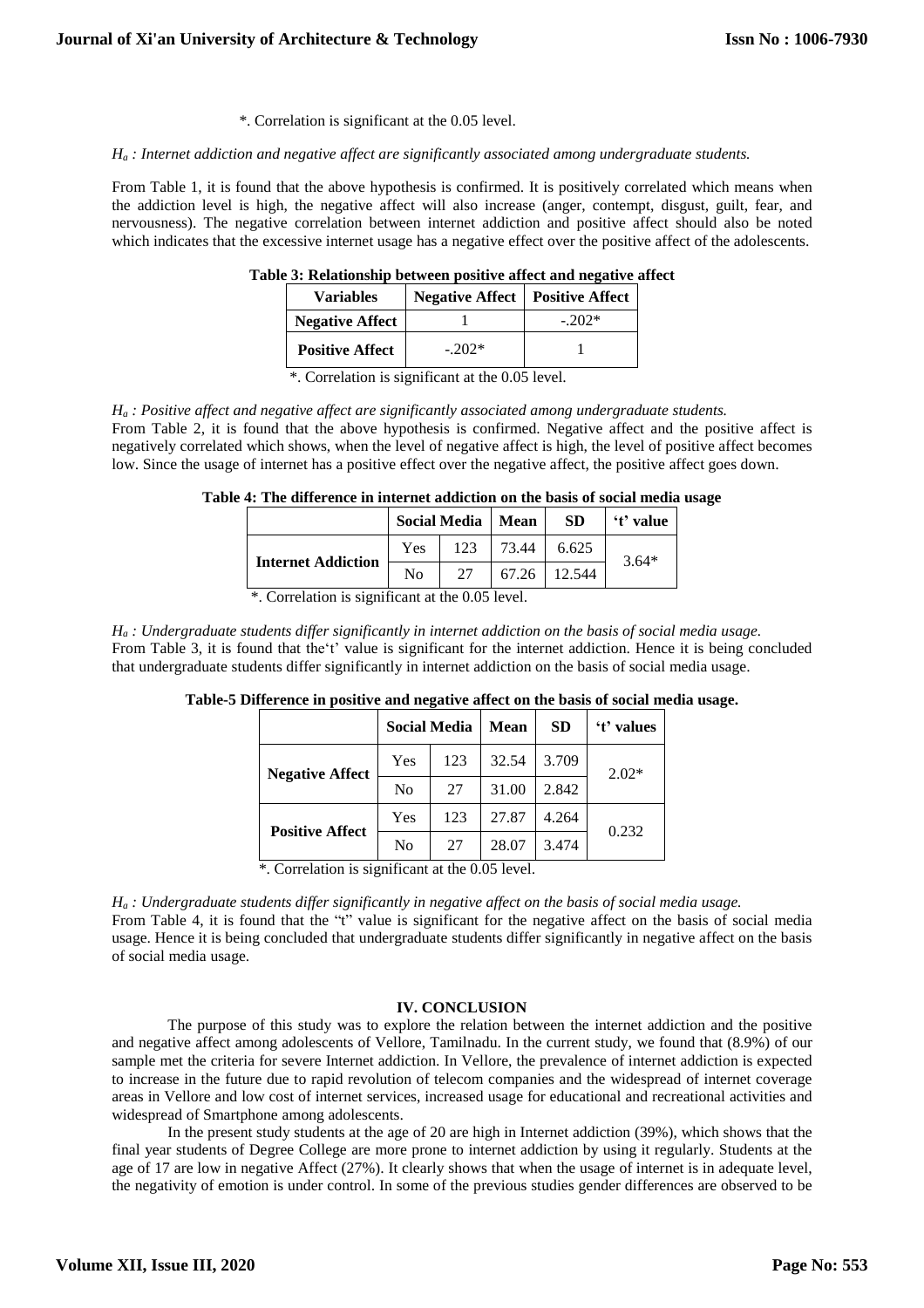associated with internet addiction among adolescents (Lin, Ko, & Wu, 2011; Goel, Subramanyam, & Kamath, 2013; Kuss, Griffiths, Karila, & Billieux, 2014; Goswami, & Singh, 2016). In the present study two third of severe level of internet addiction are male (70%). Adolescents are more influenced by the social networking apps where they can communicated and have a link with any unknown person. It is very easy to contact some someone. In this study, three fourth of the sample use internet for social media (76.2%). First born and only child are low in positive affect (16% and 12%) due to the use of internet in excess.

Internet addiction needs a multidisciplinary intervention to be controlled. It is a contemporary behavioral and public health problem. Psychological counsellors, school teachers, social workers should be involved in designing behavioral promotion programs to reduce the rates of Internet addiction among adolescents. In addition, national efforts are needed to raise the public awareness about health and behavioral risks of Internet addiction.

#### *4.1 Suggestions*

- 1. Identify the most addictive element of the internet.
- 2. Block those websites on select devices.
- 3. Schedule your internet time.
- 4. Find new ways to socialize.
- 5. Work with an addiction counsellor.
- 6. Spent time with family member and friends in person.
- 7. Think about how your emotional health relates to internet usage.
- 8. Keep an addiction journal. When you're using the internet, take a moment to write down how you feel in the moment.
- 9. If your internet addiction is interfering with your quality of life, you should seek professional help to get to a better place.
- 10. Delete useless accounts.
- 11. Turn off notifications.
- 12. Develop new hobbies.

#### *4.2 Limitations*

- 1. The sample of the study consisted of undergraduate students from Vellore and sample size is very small and generalization will have limited accuracy.
- 2. Further study may be conducted to explore internet addiction and positive/negative affect in comparison with other group.

#### REFERENCES

- [1] Bhat, A., Cherian, A., Thomas, C., Thomas, C., Jain, P., Bhat, S., ... & Rao, S. (2016). Problematic internet use among Indian adolescents: finding from a sample of undergraduate students. *JOURNAL OF EVOLUTION OF MEDICAL AND DENTAL SCIENCES-JEMDS*, *5*(53), 3491-3495.
- [2] Davey, S., Davey, A., & Singh, J. V. (2016). Emergence of Problematic Internet Use among Indian Adolescents: A Multi Method study. *Journal of Indian Association for Child & Adolescent Mental Health*, *12*(1).
- [3] Duke, É., & Montag, C. (2017). Smartphone addiction and beyond: Initial insights on an emerging research topic and its relationship to Internet addiction. In *Internet addiction* (pp. 359-372). Springer, Cham.
- [4] Goel, D., Subramanyam, A., & Kamath, R. (2013). A study on the prevalence of internet addiction and its association with psychopathology in Indian adolescents. *Indian Journal of Psychiatry*, *55*(2), 140.